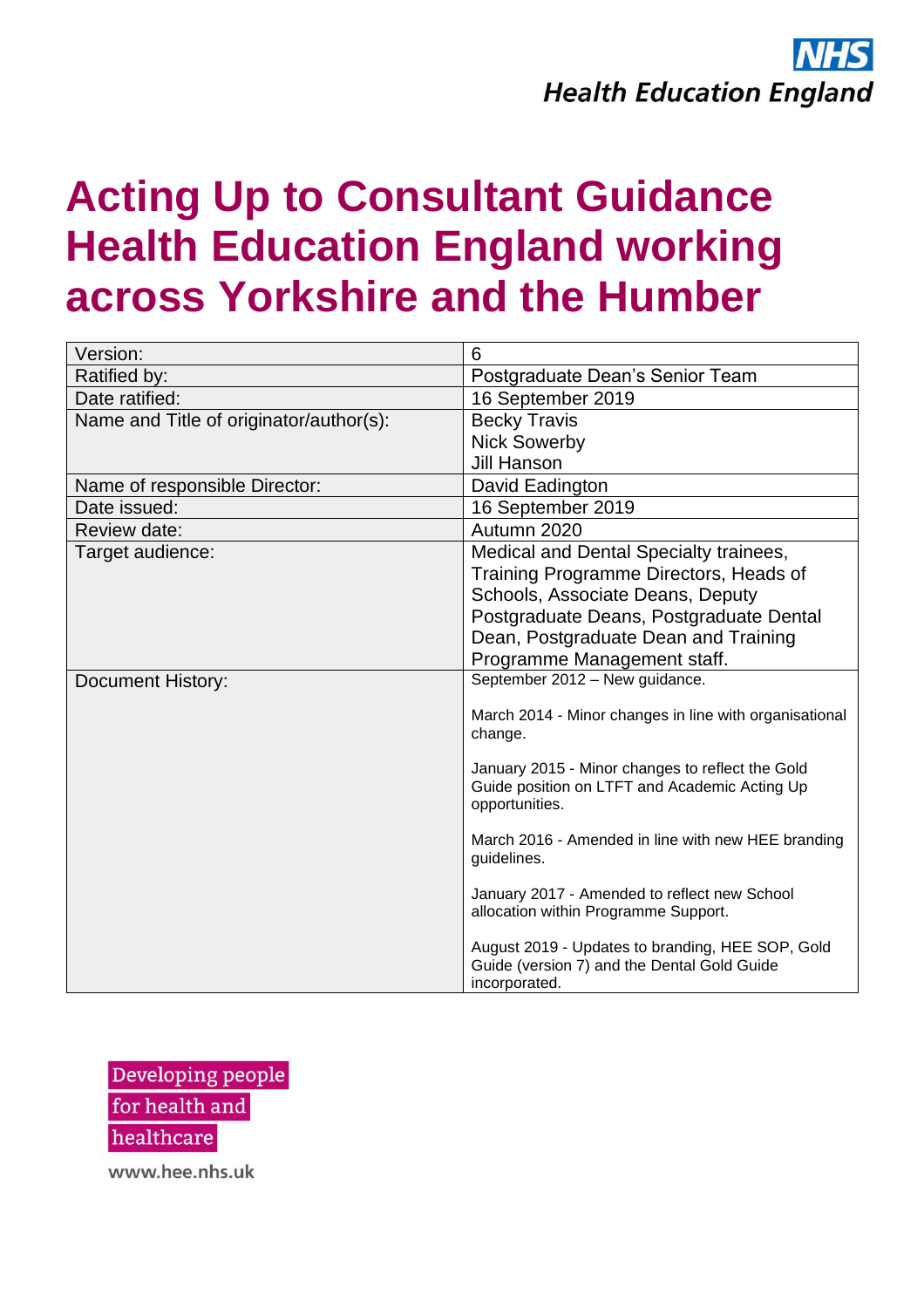## <span id="page-1-0"></span>**Document Status**

This is a controlled document. Whilst this document may be printed, the electronic version posted on the intranet, and copied to the internet, is the controlled copy. Any printed copies of this document are not controlled.

As a controlled document, this document should not be saved onto local or network drives but should always be accessed from the intranet.

This document is not intended to be interpreted as a policy statement. This is a local guidance document for medical and dental trainees, HEE faculty and staff.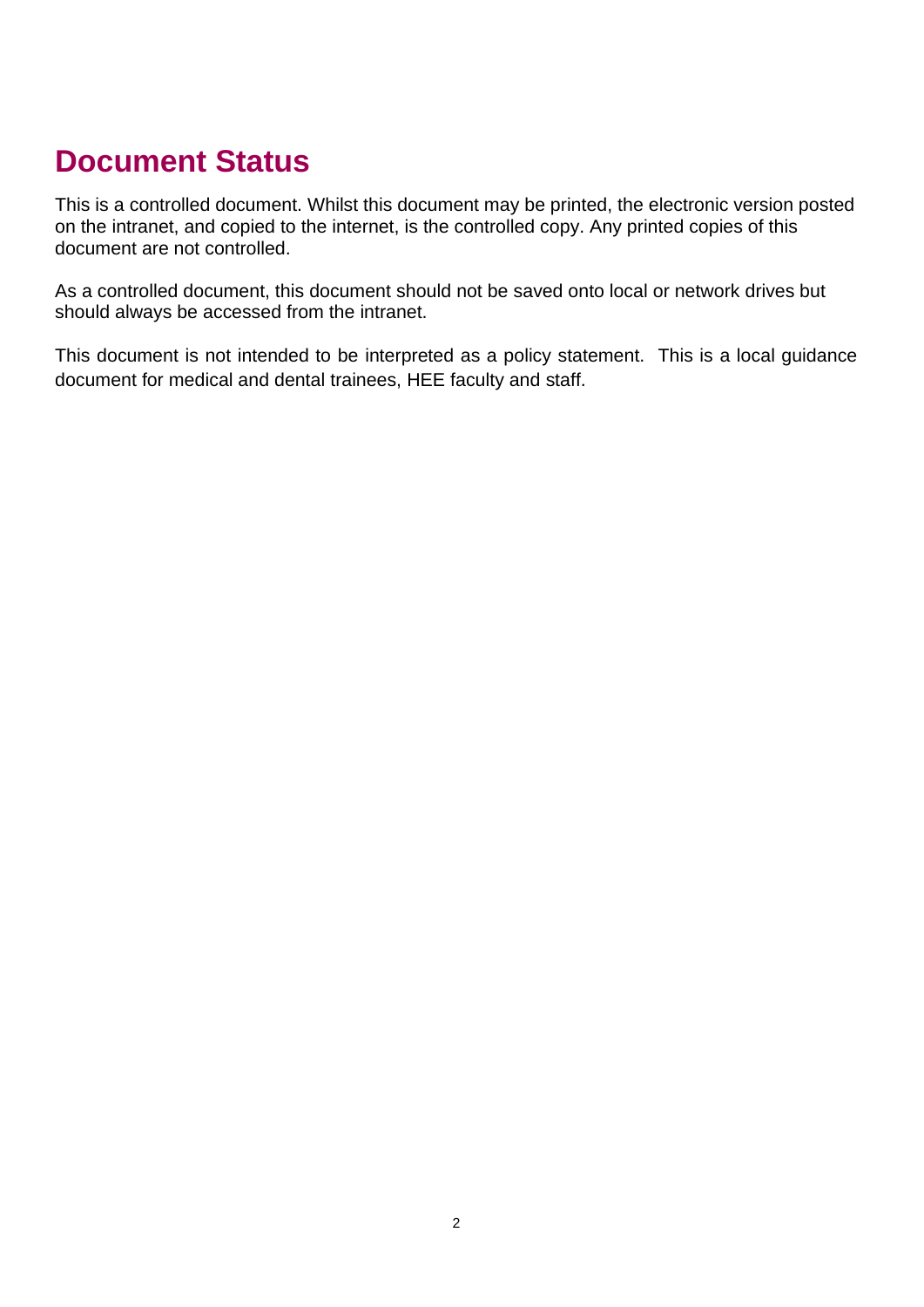#### <span id="page-2-0"></span>**Contents**

| <b>Contents 3</b>                                      |  |  |
|--------------------------------------------------------|--|--|
| 1 <sub>1</sub><br>1.1.<br>1.2.<br>1.3.<br>1.4.<br>1.5. |  |  |
| 2.<br>2.1.<br>2.1.1.<br>2.1.2.<br>2.1.3.               |  |  |
| 3 <sub>1</sub><br>3.1.<br>3.2.                         |  |  |
| 4.                                                     |  |  |
| 5.                                                     |  |  |
| 6.                                                     |  |  |
| $\overline{7}$ .                                       |  |  |
|                                                        |  |  |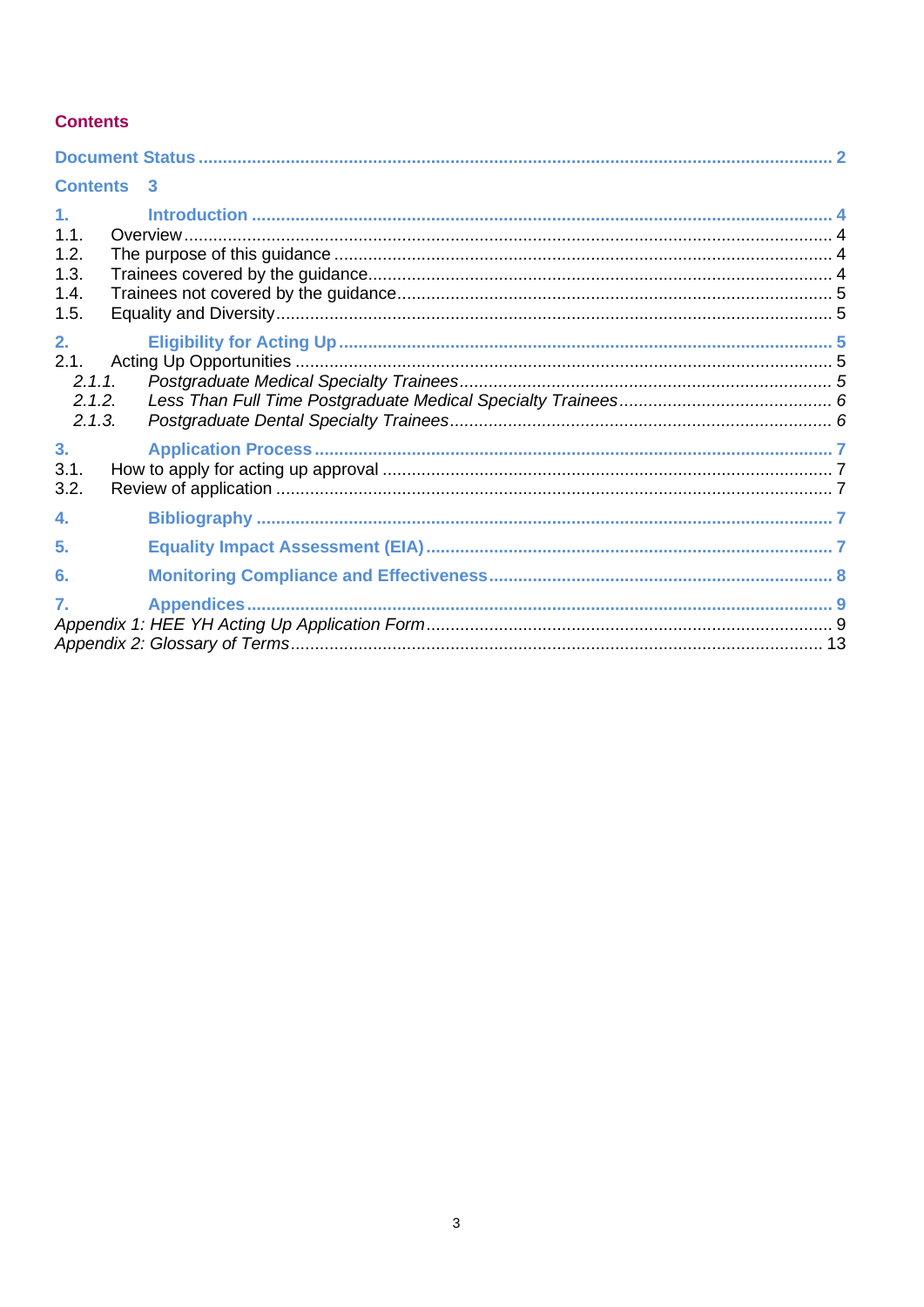## <span id="page-3-0"></span>**1.Introduction**

#### <span id="page-3-1"></span>**1.1. Overview**

"Acting up" provides doctors and dentists in training with the experience of navigating the transition from junior doctor or dentist to consultant, whilst maintaining the supervision and training plan required of doctors or dentists in training.

Medical Specialty doctors in training who are within one year of their anticipated completion of training date are eligible to act up as consultants, for a fixed-term period of 3 months (pro rata for less than full time trainees).

Dental Specialty Trainees may act up as a consultant/specialist within six months of their CCST date for individual sessions or longer periods of time (until the end of training).

Trainees should normally apply prospectively for acting up opportunities and acting up placements will require appropriate supervision arrangements. Applications which do not meet the application notice period and placement requirements stated within this guidance will not normally be accepted.

### <span id="page-3-2"></span>**1.2. The purpose of this guidance**

This guidance outlines the arrangements for approval of acting up to consultant opportunities within Health Education working across Yorkshire and the Humber (HEE YH).

This guidance should be read in conjunction with the following:

- *HEE Standard Operating Procedure for Acting Up within Postgraduate medical training [1]*
- *A Reference Guide for Postgraduate Specialty Training in the UK (The Gold Guide) January 2018 [2]*
- *A Reference Guide for Dental Specialty Training in the UK (The Dental Gold Guide) June 2018 [3]*

Licensing bodies and some Colleges/Faculties have guidance and/or additional requirements when applying for Acting Up to Consultant posts. It is the responsibility of the individual doctor or dentist in training to check their respective curriculum, Royal College/Faculty and licensing body guidance and fully comply with any requirements.

#### <span id="page-3-3"></span>**1.3. Trainees covered by the guidance**

This guidance applies to all medical doctors appointed to GMC approved Specialty training programmes (Gold Guide 1.2, 1.3) since 1st August 2007 and includes:

- Higher trainees:
- Specialty trainees appointed to Run through Specialty programmes;
- Trainees appointed to higher and run through Specialty programmes who are Out of Programme with the permission of the Postgraduate Dean (PGD)
- Clinical Academics appointed to higher and run through Specialty programmes e.g. Academic Clinical Fellowships and Clinical Lectureships on these Specialty Programmes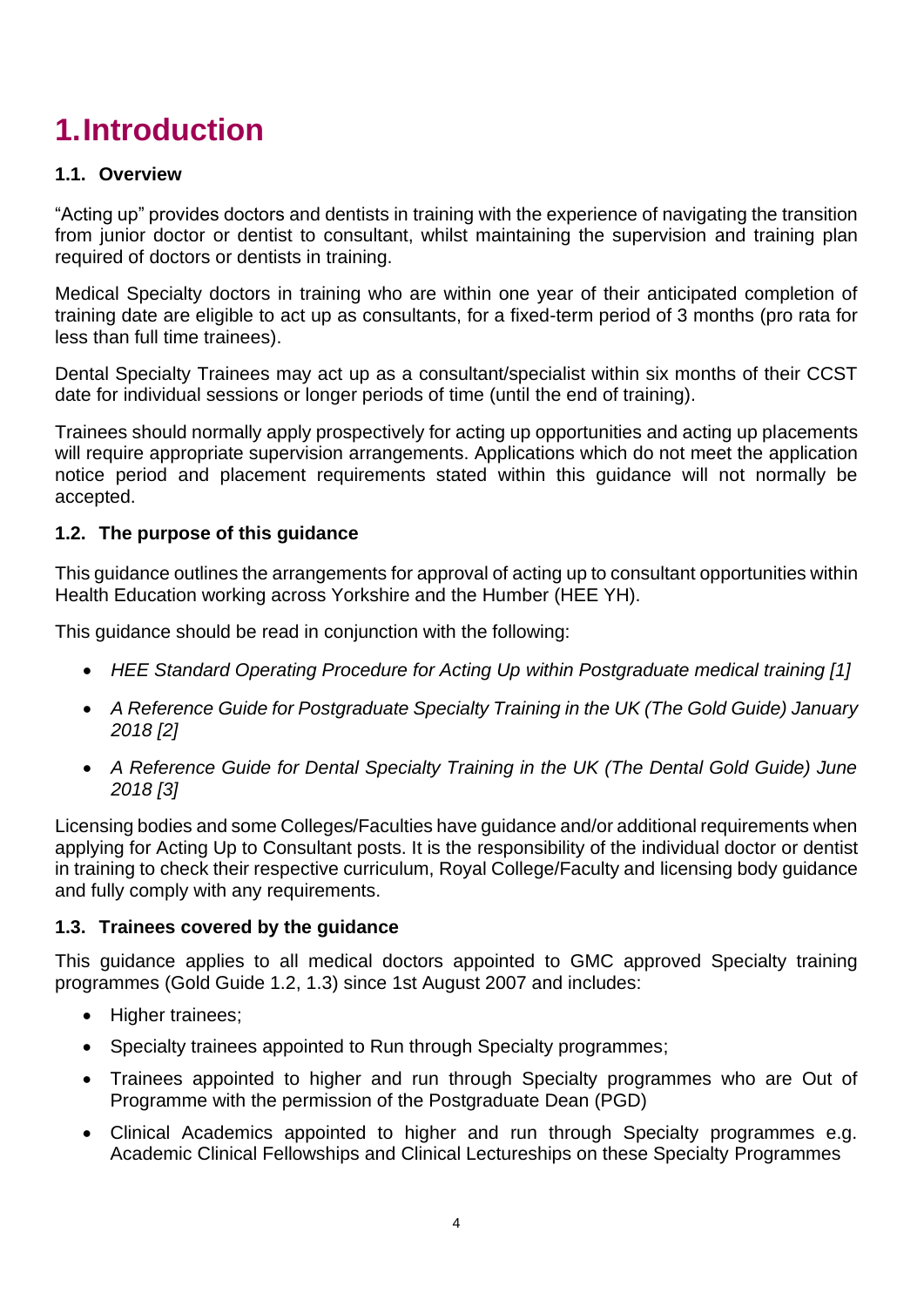- Public health trainees with backgrounds other than Medicine;
- Specialist Registrars (SpRs) appointed before 1st August 2007.

This guidance also applies to all Dental Specialty trainees as defined within the Dental Gold Guide [3].

### <span id="page-4-0"></span>**1.4. Trainees not covered by the guidance**

Core Training, Lower Specialty Training, Foundation (including Dental Foundation) and GP Specialty trainees are not eligible for acting up placements.

### <span id="page-4-1"></span>**1.5. Equality and Diversity**

HEE YH is committed to ensuring that the principles of equality and diversity are always applied in the delivery of education and training. This guidance is based upon the principles of natural justice, fairness, equality and reasonableness, as supported by legislation, and should be applied with those principles in mind.

## <span id="page-4-2"></span>**2.Eligibility for Acting Up**

### <span id="page-4-3"></span>**2.1. Acting Up Opportunities**

Opportunities to act up are not available to all doctors and dentists in training; they are only possible if the opportunity arises and an employing or host local education provider/Trust extends an invitation.

Trainees should normally apply for acting up opportunities **16 weeks prior to the proposed start date** in order to meet national Code of Practice requirements [4].

Doctors and dentists in training approved for acting up will always need to have appropriate named supervision arrangements in place, including any on call work. Approval will only be considered if the acting up placement is relevant to gaining competences, knowledge, skills and behaviours required by the curriculum.

Trainees will retain their National Training Number (NTN) throughout the period of approved acting up.

To retain access to the Period of Grace, a doctor in training must complete their period of 'Acting Up' before their CCT/CCST date. There is not normally access to acting up once the CCT/CCST date is reached.

#### <span id="page-4-4"></span>**2.1.1. Postgraduate Medical Specialty Trainees**

Doctors in training who intend to act up should normally be within one year of their anticipated completion of training (CCT).

Those with current unmet objectives, unsatisfactory Annual Review of Competence Progression (ARCP) outcomes or outstanding competences are not normally eligible to apply to act up.

When in an 'acting up' position, the term 'acting up' and not 'locum' must be applied for doctors who still hold a National Training Number (NTN).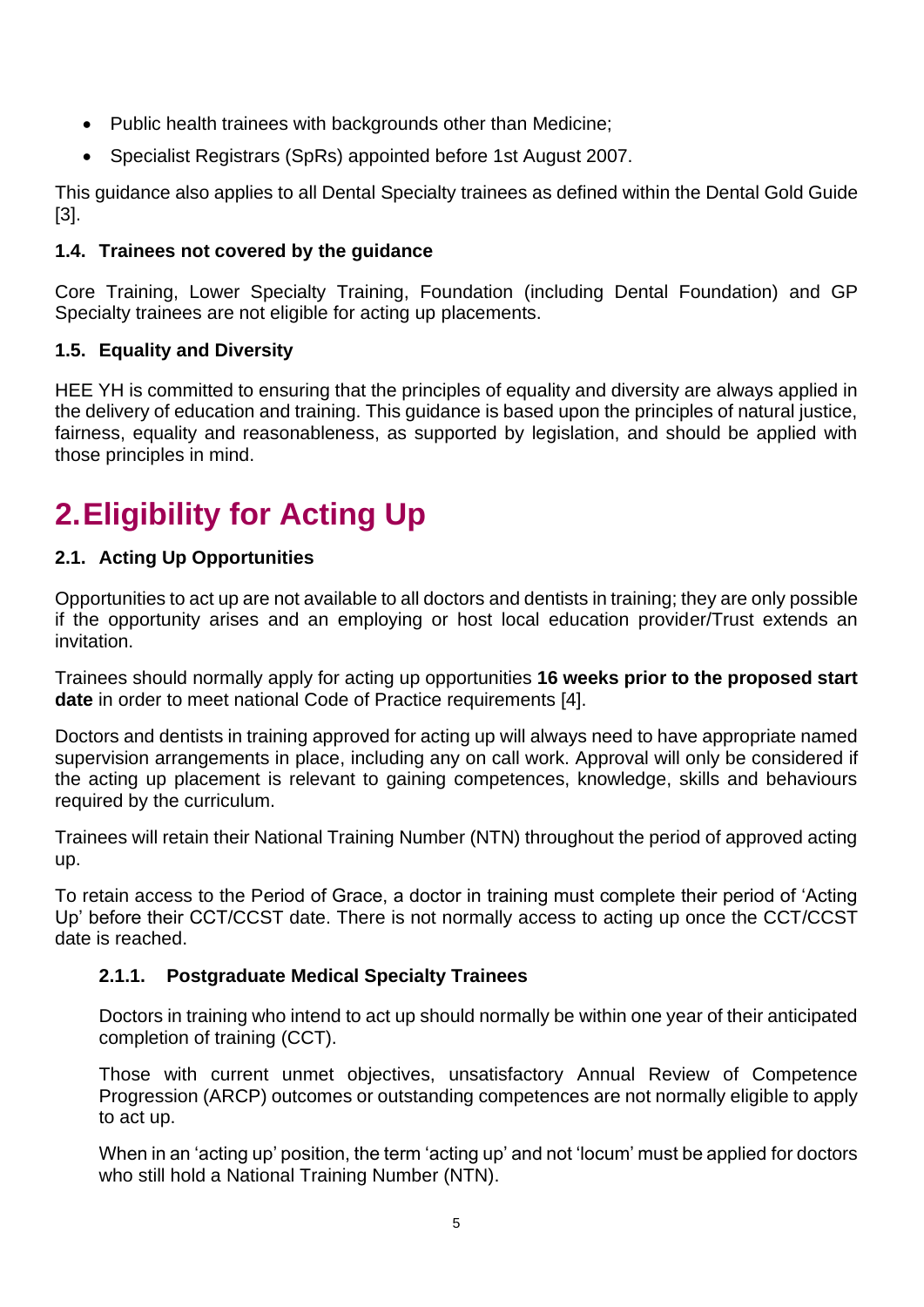Doctors in training who are post-CCT are not normally eligible to act up and will be expected to take up the post as Locum Consultant. Although acting up often fulfils a genuine service need, it is not the same as being a Locum Consultant. Upon taking up a Locum Consultant post, doctors in training will be required to resign their NTN and fulfil contractual arrangements as agreed with their employer.

Doctors undertaking a period of acting up will normally continue to be 'connected' to the HEE YH Responsible Offer (RO) for revalidation purposes. It is the responsibility of the individual and organisation hosting the Trainee who is acting up, to report applicable matters in conjunction with revalidation to the HEE YH Revalidation Team.

Acting up will normally be for a period of three months (normally pro rata for LTFT trainees). However, length of periods approved for acting up as a consultant may be specified in the relevant curricula and where referenced in a curriculum specific provisions around acting up roles need to be adhered to (Gold Guide 3.126).

Recognition of the period of acting up is subject to conditions set by the Colleges/Faculties and the competences contained within their curricula. These conditions vary between Colleges. It is therefore important that the doctor in training is aware of their own College guidance on acting up prior to submitting an application (see section 3.1.1).

A doctor in training will only be permitted to act up in the same organisation in which they are currently occupying a training post. Only in very exceptional circumstances will an application for acting up in a different local education provider be accepted. This would require approval from the Postgraduate Dean.

#### <span id="page-5-0"></span>**2.1.2. Less Than Full Time Postgraduate Medical Specialty Trainees**

For postgraduate medical trainees who train Less Than Full Time (LTFT), the three-month acting up period is normally pro rata (Gold Guide 3.104 and 3.126).

#### <span id="page-5-1"></span>**2.1.3. Postgraduate Dental Specialty Trainees**

Dentists in training intending to act up should normally be within six months of their completion of training (CCST) date, provided they have passed the relevant examination, have satisfactorily completed training to date and are deemed by their Educational Supervisor to be competent to undertake the role.

Trainees can normally credit time towards training as acting up if this has been prospectively approved by the Postgraduate Dental Dean. Trainees can act up for individual sessions or longer periods of time (until end of training). Such appointments do not affect the CCST date or grace period.

CCST holders in Orthodontics and Paediatric Dentistry must have completed 18 months (prorata) in a post-CCST appointment before acting up.

Acting up is not the same as trainees undertaking a locum placement within six months of their CCST date. In these circumstances, the Trainee will retain their NTN, but time completed in the locum consultant/specialist appointment will not count towards training.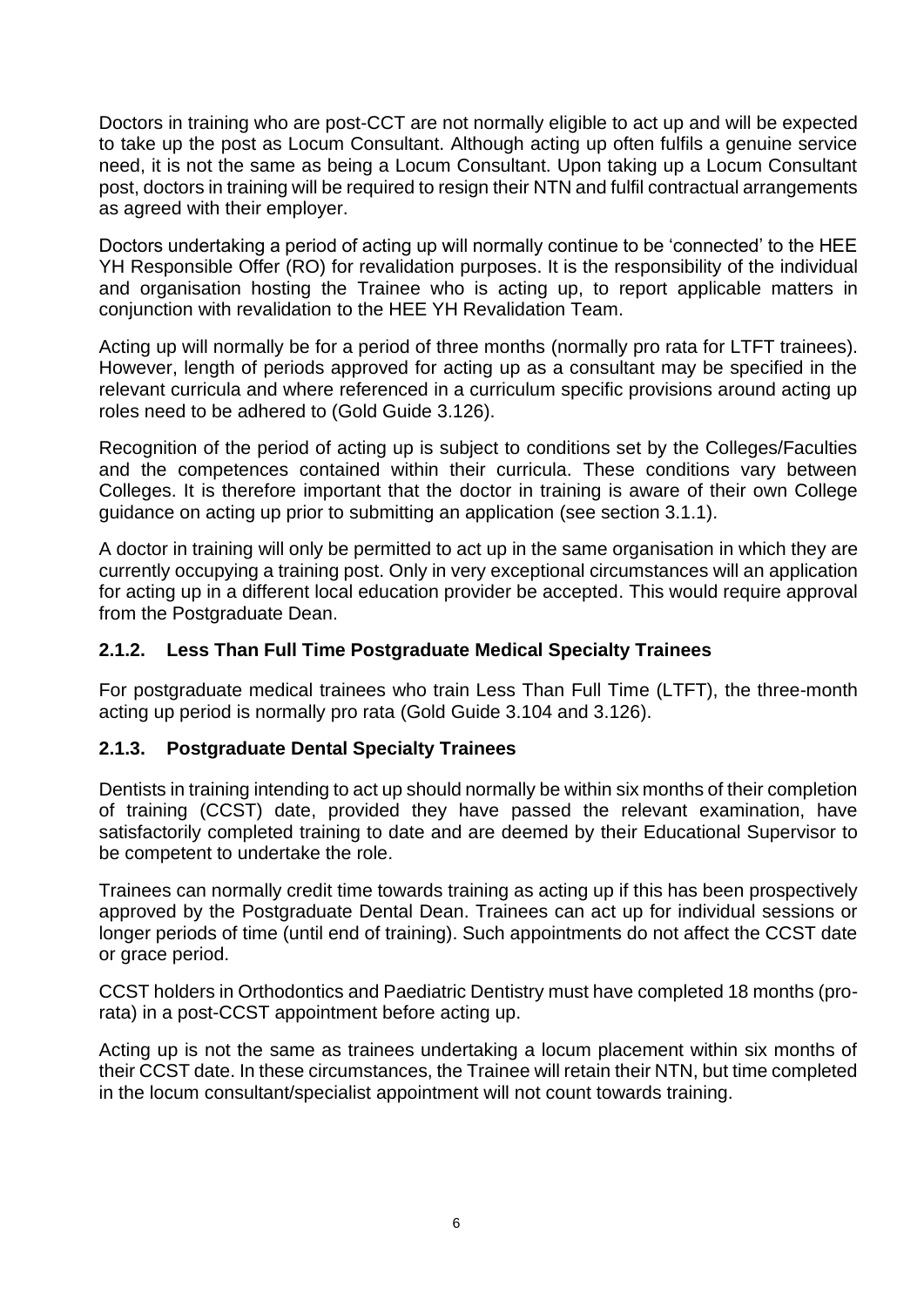## <span id="page-6-0"></span>**3.Application Process**

#### <span id="page-6-1"></span>**3.1. How to apply for acting up approval**

Before commencing an acting up position, doctors and dentists in training must formally apply and request approval using the application form [Appendix 1] **a minimum of 16 weeks** before the anticipated start date of the prospective acting up period. Due notice is required in accordance with the Code of Practice [4]. In exceptional circumstances, the minimum application deadline may be waived, with consent from the Postgraduate Dean (or nominated deputy) and the Trainee's current placement provider.

Trainees are responsible for arranging the completion of Sections A, B, C, D and E. Upon completion, trainees should send the form (along with evidence of support for the arrangement from the relevant local education provider[s]) to HEE YH electronically via corresponding School Support inbox.

#### <span id="page-6-2"></span>**3.2. Review of application**

Upon receipt, HEE YH Programme Support will arrange for the application to be reviewed by the Postgraduate Dean/Postgraduate Dental Dean or nominated Deputy. The nominated Deputy may include (but is not limited to) a Deputy Dean or Associate Dean.

The Programme Support Team will notify the Trainee of the outcome, which will normally be a copy of the completed form and an accompanying letter sent by email. The outcome will also be communicated to the faculty and local education provider(s) affected by the application.

The Programme Support Team will save a copy of the application form to the Trainee's file, update the trainee database and ensure the rotation grid is updated to reflect any approved acting up opportunities as necessary.

## <span id="page-6-3"></span>**4.Bibliography**

- 1. Health Education England Acting up within postgraduate medical education. Standard Operating Procedure. 2017 June
- 2. Health Education England, Department of Health. A Reference Guide for Postgraduate specialty Training in the UK. 7 ed. 2018 Jan pp. 1-109
- 3. UK Committee of Postgraduate Dental Deans and Directors (COPDEND), Department of Health. A Reference Guide for Postgraduate Dental Specialty Training in the UK. 5 ed. 2018 Jun pp.1-42
- 4. Health Education England, NHS Employers, British Medical Association. Code of Practice. 2 ed. 2017 pp.1-17

## <span id="page-6-4"></span>**5.Equality Impact Assessment (EIA)**

Under the Equality Act, the need for public bodies in England to undertake or publish an equality impact assessment of their policies, practices and decisions was removed in April 2011 when the 'single equality duty' was introduced. Public bodies must still give "due regard" to the need to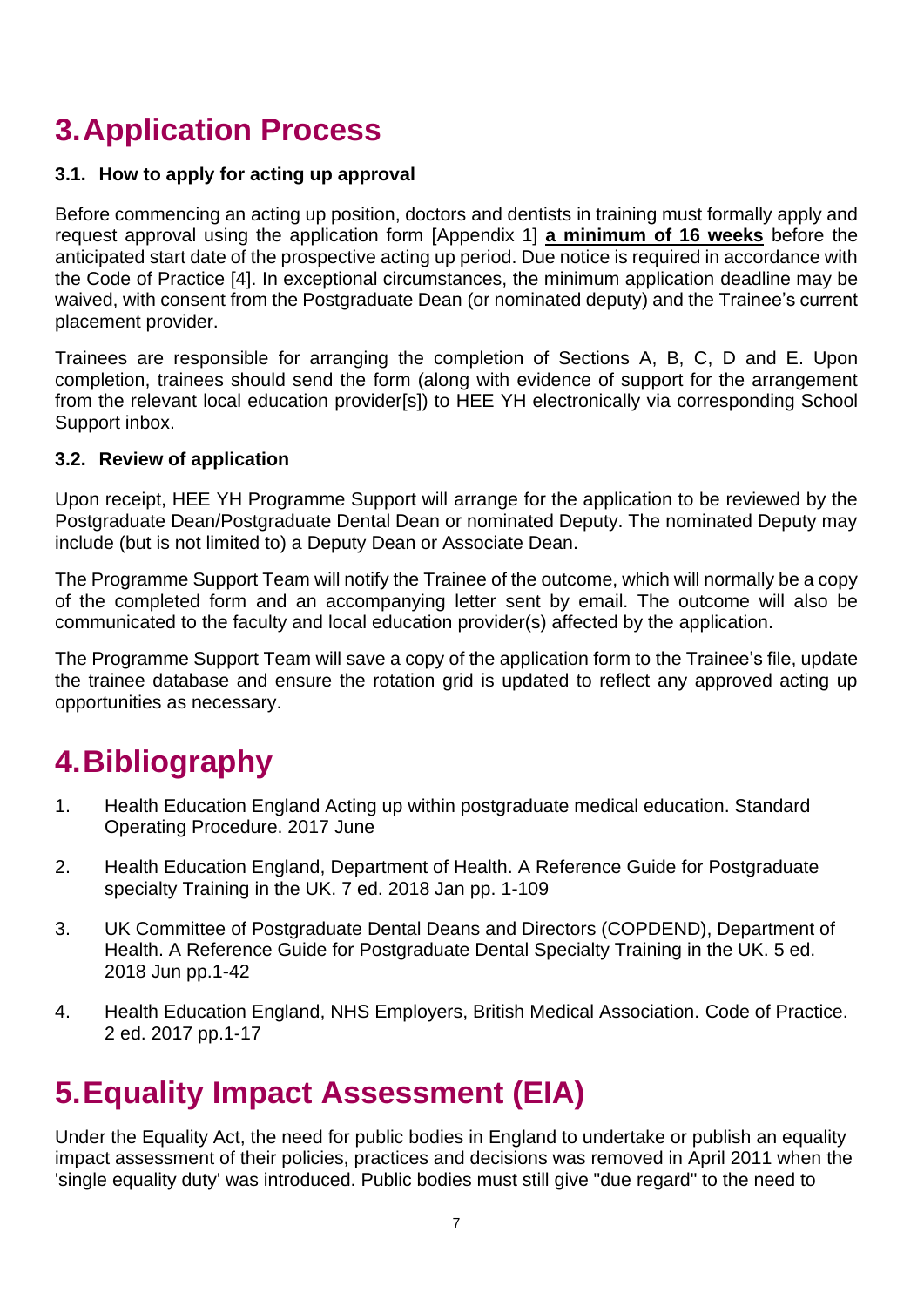avoid discrimination and promote equality of opportunity for all protected groups when making policy decisions and are required to publish information showing how they are complying with this duty.

## <span id="page-7-0"></span>**6.Monitoring Compliance and Effectiveness**

This Operational Guidance will be reviewed in accordance with updated or new guidance published by COPMeD, COPDEND, Health Education England, the General Medical Council, the General Dental Council, or any other organisation as applicable. New iterations of this guidance will be ratified by the Postgraduate Dean's Senior Team within HEE YH.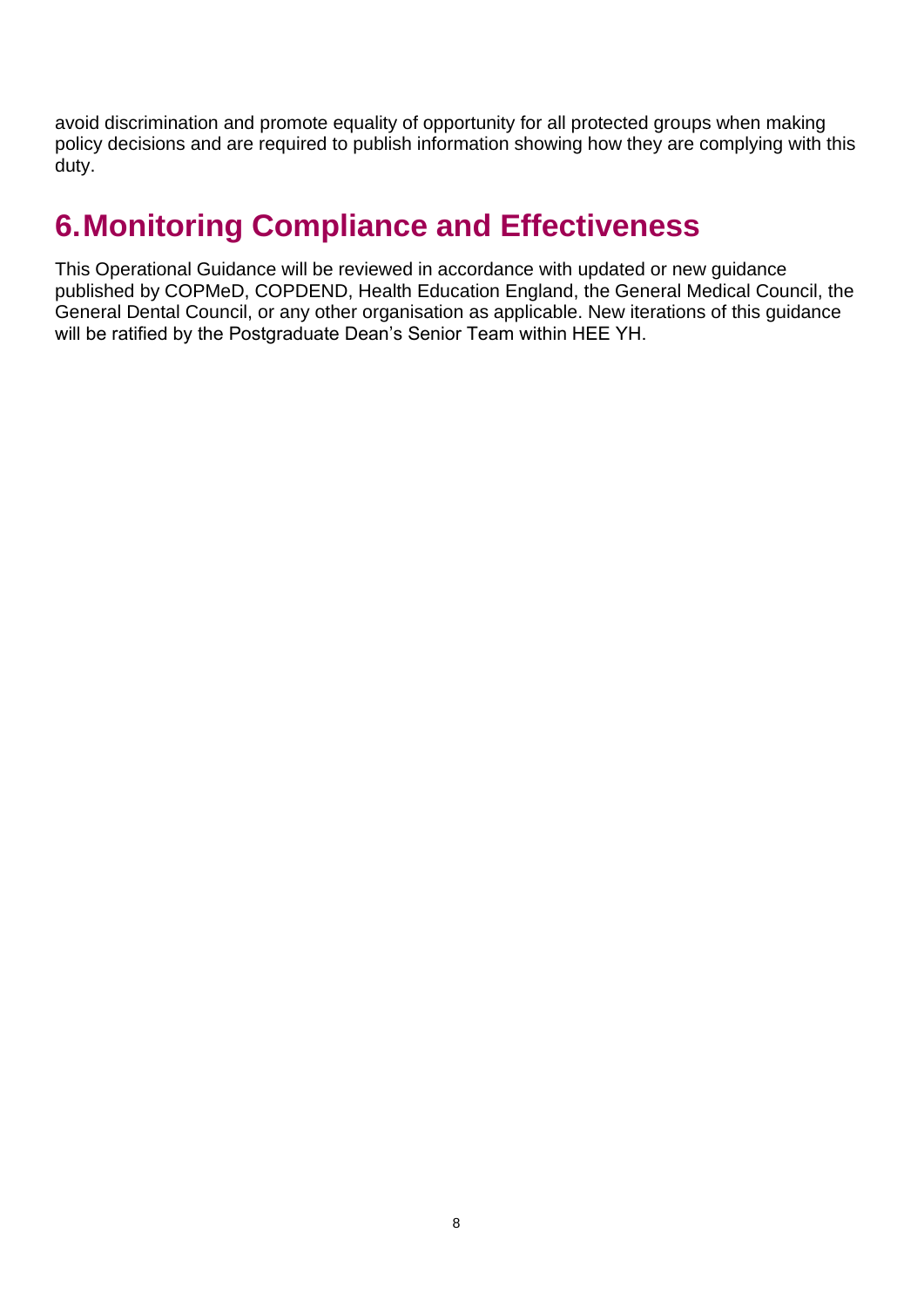## <span id="page-8-0"></span>**7.Appendices**

### <span id="page-8-1"></span>*Appendix 1: HEE YH Acting Up Application Form*

### **Acting Up to Consultant: Application Form**

- *Doctors and dentists in training must read the HEE YH Acting Up to Consultant Guidance prior to completing and submitting this form.*
- *Doctors and dentists in training must complete all sections of this form prior to submission to HEE, including signatures of support, collecting written evidence, etc.*
- *Completed form to be emailed to the relevant HEE YH School mailbox: Anaesthesia – [anaesthetics.yh@hee.nhs.uk](mailto:anaesthetics.yh@hee.nhs.uk)*

*Dental – [Dentalsupport.yh@hee.nhs.uk](mailto:Dentalsupport.yh@hee.nhs.uk)*

*Emergency Medicine – [emsupport.yh@hee.nhs.uk](mailto:emsupport.yh@hee.nhs.uk)*

*Medicine – [Medicine.YH@hee.nhs.uk](mailto:Medicine.YH@hee.nhs.uk)*

*Obstetrics and Gynaecology – [oandg.yh@hee.nhs.uk](mailto:oandg.yh@hee.nhs.uk)*

*Ophthalmology – [ophthalmology.yh@hee.nhs.uk](mailto:ophthalmology.yh@hee.nhs.uk)*

### **Section A: Trainee Information**

*Paediatrics – [paediatricsupport.yh@hee.nhs.uk](mailto:paediatricsupport.yh@hee.nhs.uk) Pathology – [pathology.yh@hee.nhs.uk](mailto:pathology.yh@hee.nhs.uk) Psychiatry – [psychiatry.yh@hee.nhs.uk](mailto:psychiatry.yh@hee.nhs.uk) Public Health – [publichealth.yh@hee.nhs.uk](mailto:publichealth.yh@hee.nhs.uk) Radiology – [radiology.yh@hee.nhs.uk](mailto:radiology.yh@hee.nhs.uk)*

*Surgery – [surgery.yh@hee.nhs.uk](mailto:surgery.yh@hee.nhs.uk)*

| <b>Surname</b>                                                                                                                                                                                                                          |                       | Forename |                      |  |
|-----------------------------------------------------------------------------------------------------------------------------------------------------------------------------------------------------------------------------------------|-----------------------|----------|----------------------|--|
|                                                                                                                                                                                                                                         |                       |          |                      |  |
| <b>Training Programme</b>                                                                                                                                                                                                               | <b>GMC/GDC number</b> |          | <b>Mobile No</b>     |  |
|                                                                                                                                                                                                                                         |                       |          |                      |  |
| <b>Current training post</b>                                                                                                                                                                                                            |                       |          |                      |  |
|                                                                                                                                                                                                                                         |                       |          |                      |  |
| Address of current training post                                                                                                                                                                                                        |                       |          |                      |  |
|                                                                                                                                                                                                                                         |                       |          |                      |  |
| Current employer (if different to above)                                                                                                                                                                                                |                       |          |                      |  |
|                                                                                                                                                                                                                                         |                       |          |                      |  |
| Current email address (for contact regarding the<br>application)                                                                                                                                                                        |                       |          |                      |  |
| Email address for contact whilst acting up (if<br>approved). It is essential that you provide us with an<br>email that will allow us to contact you whilst acting up.                                                                   |                       |          |                      |  |
| Please confirm that you will be in your last year<br>of training at commencement of the acting up<br>post.<br>Applications without confirmation that doctors/dentists in<br>training are in their final training year will be rejected. |                       | Yes / No | <b>CCT/CCST</b> date |  |
| <b>Current ARCP outcome</b>                                                                                                                                                                                                             |                       |          |                      |  |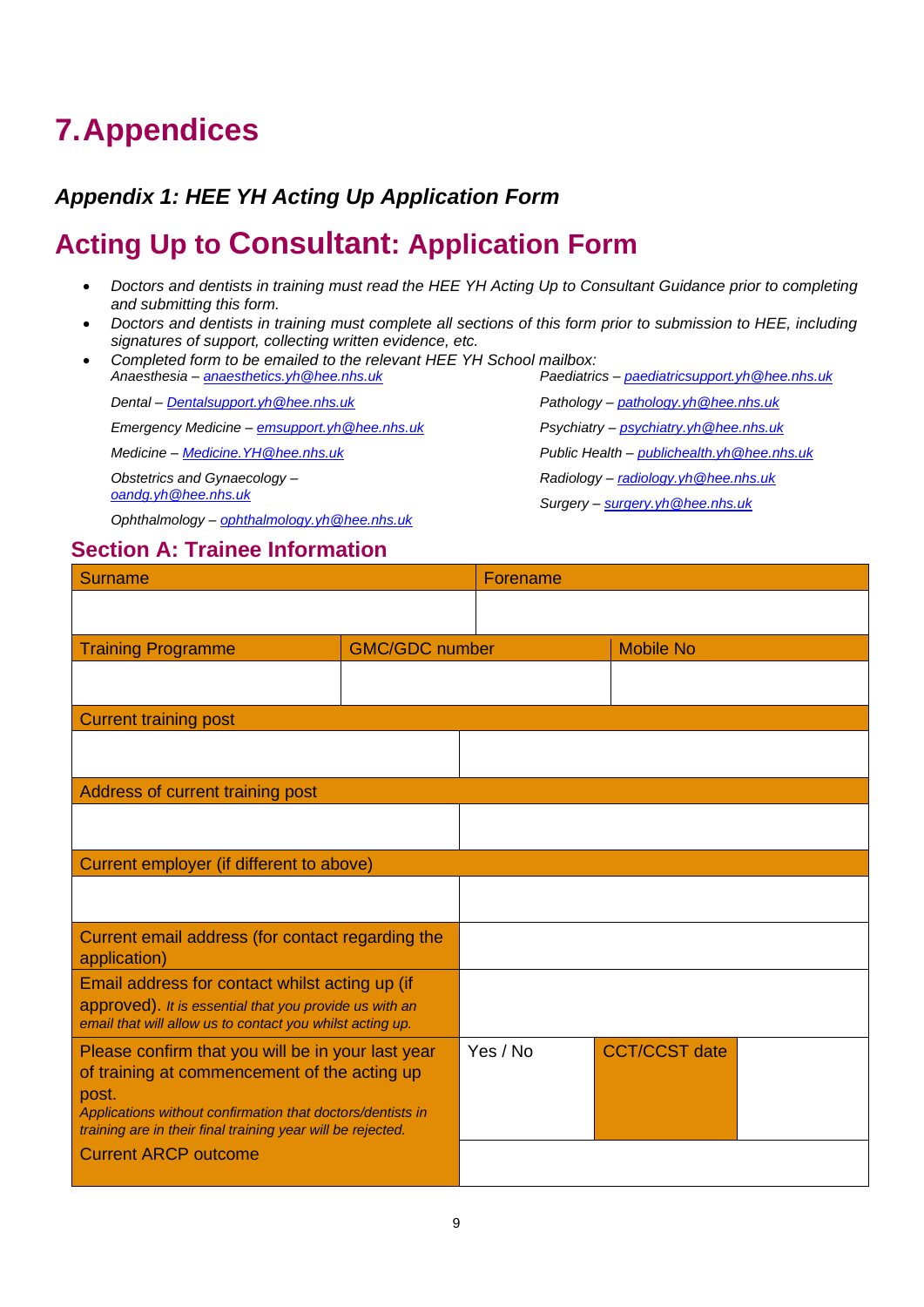### **Section B: Acting Up Post Information**

| Is the acting up post with the same Local Education Provider (e.g. Trust) in which<br>you are currently based? Applications which answer 'no' will not be accepted. | Yes / No |                                       |  |  |
|---------------------------------------------------------------------------------------------------------------------------------------------------------------------|----------|---------------------------------------|--|--|
| Title of acting up post                                                                                                                                             |          |                                       |  |  |
| <b>Proposed dates</b>                                                                                                                                               | From:    | To:                                   |  |  |
| Location of acting up<br>(full address)                                                                                                                             |          |                                       |  |  |
| <b>Supervising consultant whilst</b><br>acting up                                                                                                                   |          | <b>Email address</b><br>of Consultant |  |  |
| Structure of planned acting up post. Where possible a timetable should be provided.                                                                                 |          |                                       |  |  |
|                                                                                                                                                                     |          |                                       |  |  |

### **Section C: Trainee Declaration**

|                                                                                                                                                                                                                                                                   | <b>Yes/No or Not</b><br><b>Applicable</b> |
|-------------------------------------------------------------------------------------------------------------------------------------------------------------------------------------------------------------------------------------------------------------------|-------------------------------------------|
| I have discussed this application with my Educational Supervisor and Training<br>Programme Director and they both support my application.                                                                                                                         |                                           |
| I have completed all relevant parts of the form and, to my knowledge, all information<br>is correct.                                                                                                                                                              |                                           |
| I have adhered to all guidance and provide evidence attached that the local<br>education provider/Trusts affected are aware and supportive of this acting up and<br>proposed timescales (losing Trust, gaining Trust and employer where this is not<br>the same). |                                           |
| I have obtained approval from HR/budget holder (section E) to confirm that all<br>associated costs for the acting up are payable by the gaining organisation.                                                                                                     |                                           |
| I understand that I must not begin acting up until I have approval from HEE.                                                                                                                                                                                      |                                           |
| I am aware that I cannot act up without supervision being in place and I have<br>included details of my supervisory arrangements in section B.                                                                                                                    |                                           |
| I provide evidence of College approval (where applicable).                                                                                                                                                                                                        |                                           |
| I provide evidence of GMC/GDC approval (where applicable).                                                                                                                                                                                                        |                                           |
| Where you have been unable to tick any of the above boxes, please explain why in the field below.                                                                                                                                                                 |                                           |
|                                                                                                                                                                                                                                                                   |                                           |
| <b>Trainee Name</b><br>Date                                                                                                                                                                                                                                       |                                           |
| <b>Trainee Signature</b>                                                                                                                                                                                                                                          |                                           |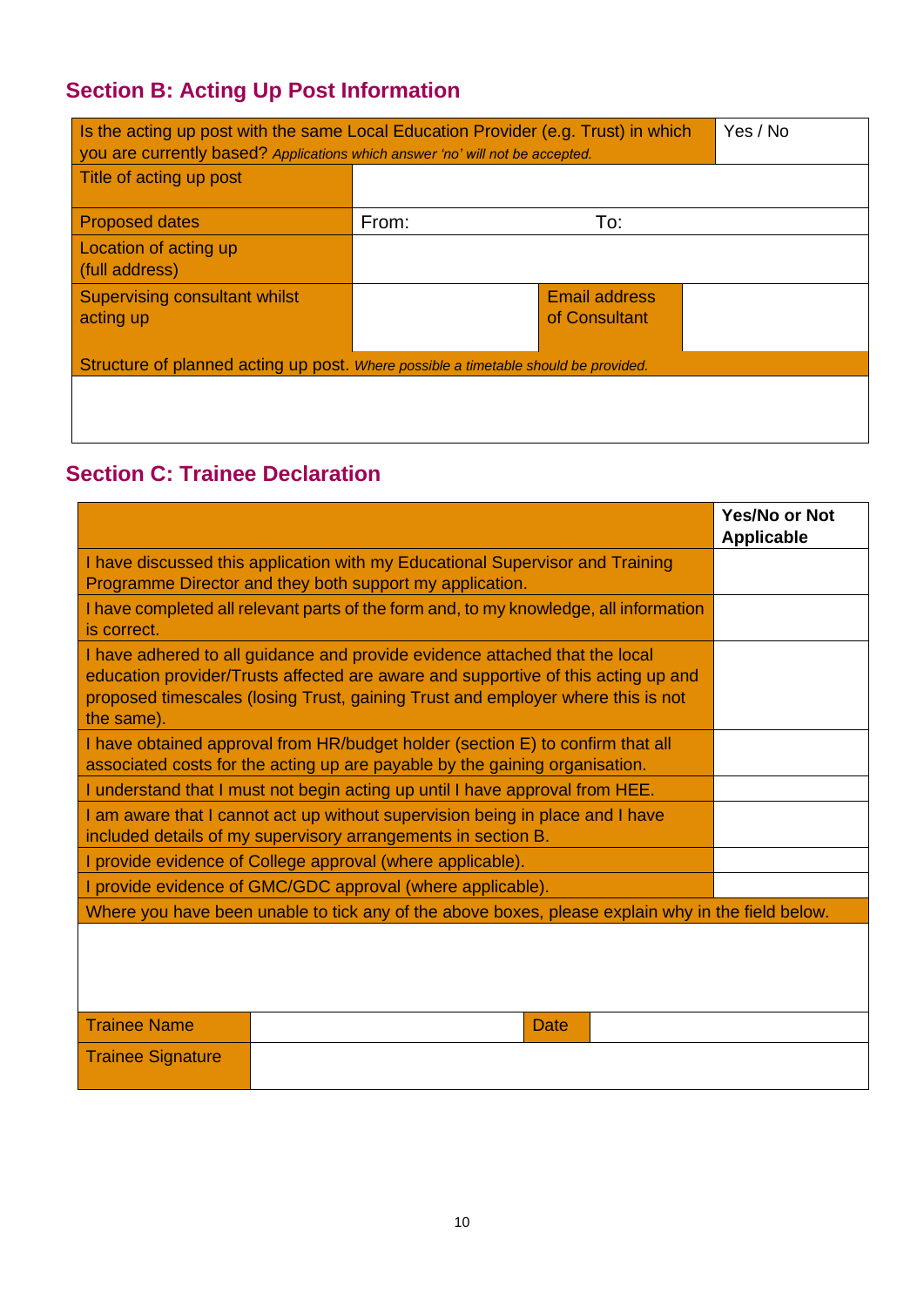### **Section D: Training Programme Director Declaration**

|                                                        |                                                                                                                                                                  | <b>Yes/No or Not</b><br><b>Applicable</b> |
|--------------------------------------------------------|------------------------------------------------------------------------------------------------------------------------------------------------------------------|-------------------------------------------|
|                                                        | I can confirm that the Trainee is meeting all educational requirements, and this<br>application is appropriate. I support the approval of this acting up period. |                                           |
| up post.                                               | I can confirm that the relevant trust(s) are aware of and have endorsed the acting                                                                               |                                           |
| approval.                                              | The Trainee will remain in their current post until the application receives HEE                                                                                 |                                           |
|                                                        | Where you have been unable to tick any of the above boxes, please explain why in the field below.                                                                |                                           |
|                                                        |                                                                                                                                                                  |                                           |
| <b>Training Programme</b><br><b>Director Name</b>      | Date                                                                                                                                                             |                                           |
| <b>Training Programme</b><br><b>Director Signature</b> |                                                                                                                                                                  |                                           |

### **Section E: Local Education Provider HR or Designated Budget Holder Authorisation (for the gaining organisation) Declaration**

|                                                                                                                                                                                             |                                                                                                   | <b>Yes/No or Not</b><br><b>Applicable</b> |
|---------------------------------------------------------------------------------------------------------------------------------------------------------------------------------------------|---------------------------------------------------------------------------------------------------|-------------------------------------------|
| I can confirm that the receiving organisation will fund all costs relating to the<br>acting up position (this includes, but is not an exhaustive list, salary, travel and out<br>of hours). |                                                                                                   |                                           |
|                                                                                                                                                                                             | I can confirm that the receiving organisation has endorsed the application.                       |                                           |
| receives HEE approval.                                                                                                                                                                      | I can confirm the Trainee will remain in their current post until the application                 |                                           |
|                                                                                                                                                                                             | Where you have been unable to tick any of the above boxes, please explain why in the field below. |                                           |
|                                                                                                                                                                                             |                                                                                                   |                                           |
| <b>LEP HR/Budget Holder</b><br>Name (or nominated<br>Deputy)                                                                                                                                |                                                                                                   | <b>Date</b>                               |
| <b>LEP HR/Budget Holder</b><br>Signature (or nominated<br>Deputy)                                                                                                                           |                                                                                                   |                                           |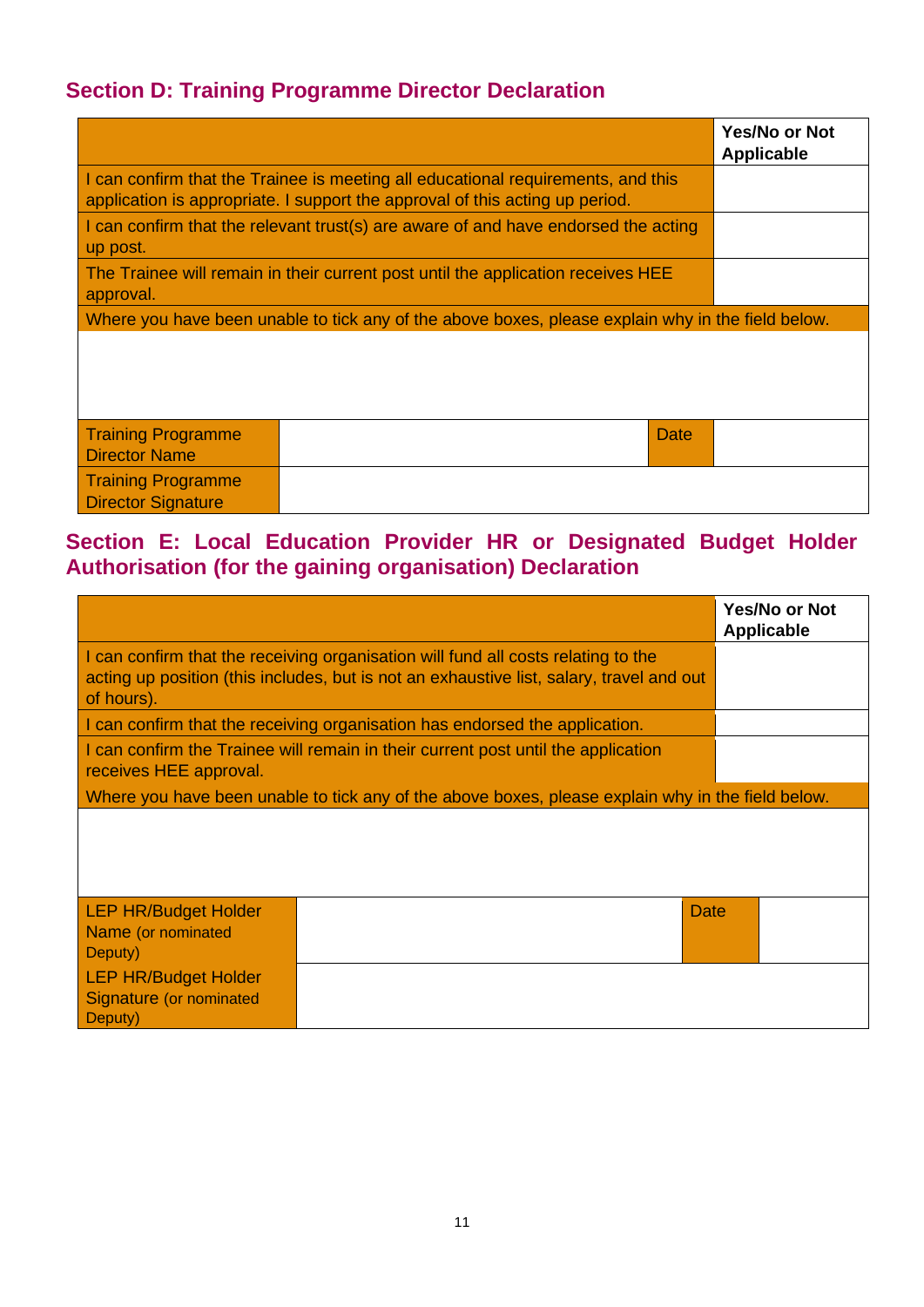### **Section F: Postgraduate Dean (or nominated Deputy) Decision**

| Is the acting up approved or<br>declined? | Approved<br>Please see conditions on<br>support section below and<br>complete if relevant              | п | <b>Declined</b><br>Please explain reasons fully<br>below |  |
|-------------------------------------------|--------------------------------------------------------------------------------------------------------|---|----------------------------------------------------------|--|
| Are there any conditions on the approval? |                                                                                                        |   |                                                          |  |
|                                           | This may be proposed dates to be changed to fit with rotational changeover. If none, please write n/a. |   |                                                          |  |
|                                           |                                                                                                        |   |                                                          |  |
| decision.                                 | If you have declined the application, you must complete the section below giving full reasons for your |   |                                                          |  |
|                                           |                                                                                                        |   |                                                          |  |
| Name of Postgraduate<br>Dean              |                                                                                                        |   | Date                                                     |  |
| <b>Signature</b>                          |                                                                                                        |   |                                                          |  |

### **For office use only**

| To be completed by HEE YH Programme Support Team                                                                                                                                                                                     | Yes / No | <b>Date</b> |
|--------------------------------------------------------------------------------------------------------------------------------------------------------------------------------------------------------------------------------------|----------|-------------|
| Complete application received                                                                                                                                                                                                        |          |             |
| Evidence of LEP/Trust(s) agreement(s) provided                                                                                                                                                                                       |          |             |
| Postgraduate Dean/Postgraduate Dental Dean (or Deputy) approval<br>granted                                                                                                                                                           |          |             |
| Details added to HEE Trainee Information Systems (TIS) - where<br>approved                                                                                                                                                           |          |             |
| Rotation grid updated – where approved                                                                                                                                                                                               |          |             |
| All correspondence saved to Trainee file                                                                                                                                                                                             |          |             |
| Copy of completed form and covering letter sent to:<br>Doctor/Dentist in training<br>Local Education Provider in which the Acting Up will take place<br>Employer (if different from the above)<br><b>Training Programme Director</b> |          |             |